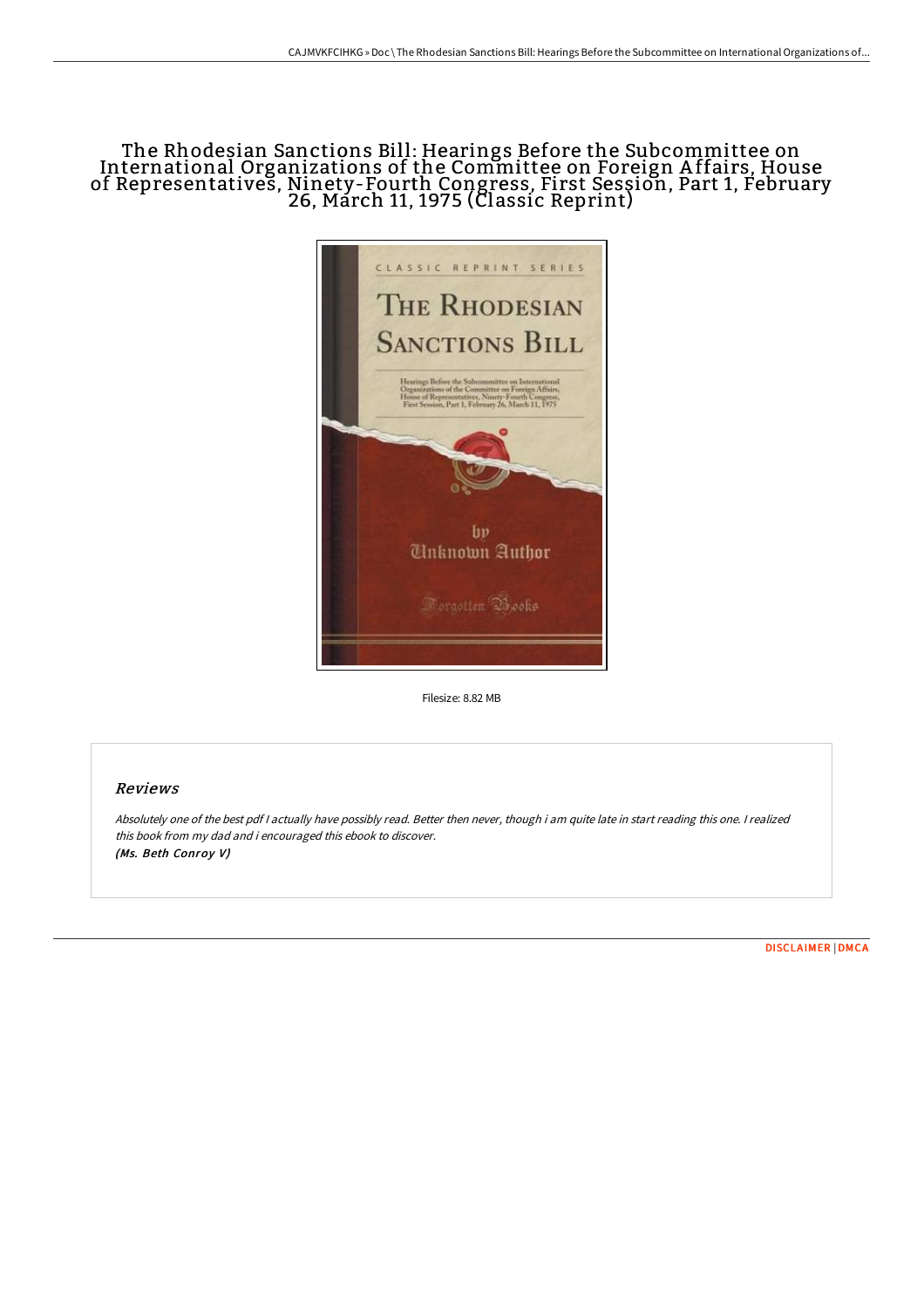### THE RHODESIAN SANCTIONS BILL: HEARINGS BEFORE THE SUBCOMMITTEE ON INTERNATIONAL ORGANIZATIONS OF THE COMMITTEE ON FOREIGN AFFAIRS, HOUSE OF REPRESENTATIVES, NINETY-FOURTH CONGRESS, FIRST SESSION, PART 1, FEBRUARY 26, MARCH 11, 1975 (CLASSIC REPRINT)



To get The Rhodesian Sanctions Bill: Hearings Before the Subcommittee on International Organizations of the Committee on Foreign Affairs, House of Representatives, Ninety-Fourth Congress, First Session, Part 1, February 26, March 11, 1975 (Classic Reprint) eBook, please access the hyperlink below and save the document or get access to additional information which might be in conjuction with THE RHODESIAN SANCTIONS BILL: HEARINGS BEFORE THE SUBCOMMITTEE ON INTERNATIONAL ORGANIZATIONS OF THE COMMITTEE ON FOREIGN AFFAIRS, HOUSE OF REPRESENTATIVES, NINETY-FOURTH CONGRESS, FIRST SESSION, PART 1, FEBRUARY 26, MARCH 11, 1975 (CLASSIC REPRINT) ebook.

Forgotten Books, United States, 2015. Paperback. Book Condition: New. 229 x 152 mm. Language: English . Brand New Book \*\*\*\*\* Print on Demand \*\*\*\*\*.Excerpt from The Rhodesian Sanctions Bill: Hearings Before the Subcommittee on International Organizations of the Committee on Foreign Affairs, House of Representatives, Ninety-Fourth Congress, First Session, Part 1, February 26, March 11, 1975 The subcommittee met at 2:35 p.m. in room 2172, Rayburn House Office Building, Hon. Dante B. Fascell presiding. Mr. Fascell. The subcommittee will come to order, please. Today the Subcommittee on International Organizations meets to consider H.R. 1287 and eight identical bills which would amend the United Nations Participation Act so as to halt the importation of chrome and other minerals from Southern Rhodesia and restore the United States to full compliance with U.N. sanctions against Southern Rhodesia. The measure is cosponsored by 110 members of the House. During the 93d Congress, an identical bill, S. 1868, was reported favorably by the Committee on Foreign Affairs and granted a rule by the Committee on Rules but was not brought to a vote on the House floor. Since 1972 the United States has been violating the U.N. economic sanctions against Southern Rhodesia by allowing the importation of Rhodesian chrome and ferrochrome. Violation was facilitated by the adoption of an amendment to the Defense Procurement Act of 1971 which provided that no commodity from a non-Communist country could be barred from importation whose importation was not barred from a Communist country. Prior to that time the United States had fully complied with the U.N. sanctions against the minority white regime of Ian Smith since their original imposition in 1966. Passage of H.R. 1287 would, in effect, repeal the 1971 amendment to the Defense Procurement Act in the case of Southern Rhodesia. Our witnesses today are Mr....

**H** Read The Rhodesian Sanctions Bill: Hearings Before the Subcommittee on International Organizations of the Committee on Foreign Affairs, House of [Representatives,](http://digilib.live/the-rhodesian-sanctions-bill-hearings-before-the.html) Ninety-Fourth Congress, First Session, Part 1, February 26, March 11, 1975 (Classic Reprint) Online

Download PDF The Rhodesian Sanctions Bill: Hearings Before the Subcommittee on International Organizations of the Committee on Foreign Affairs, House of [Representatives,](http://digilib.live/the-rhodesian-sanctions-bill-hearings-before-the.html) Ninety-Fourth Congress, First Session, Part 1, February 26, March 11, 1975 (Classic Reprint)